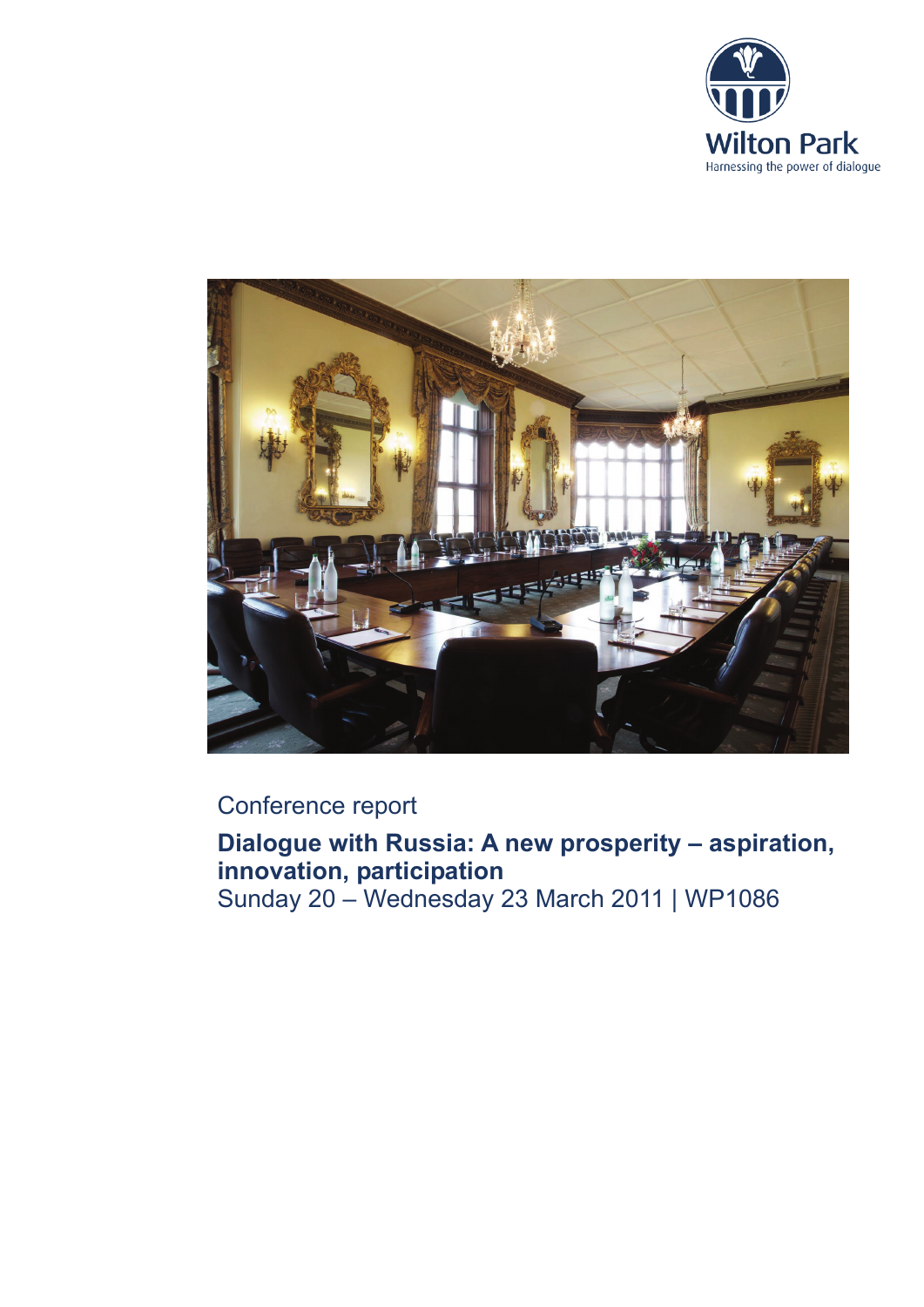

# Conference report

# **Dialogue with Russia: A new prosperity – aspiration, innovation, participation**

Sunday 20 – Wednesday 23 March 2011 | WP 1086

# **Introduction**

- 1. The conference engaged government, business and other actors to develop the British-Russian Knowledge Partnership launched by Foreign Secretary William Hague and President Dmitrii Medvedev in Moscow in October 2010 with the aim of promoting cooperation on education, technology and science and harnessing innovation; and of sharing best practice in combating climate change and ensuring sustainable energy supplies.
- 2. David Willetts, Minister of State for Universities and Science at the UK Department for Business, Innovation and Skills (BIS), stressed that Russia and Britain share strong traditions in science and education. He highlighted space, chemistry, energy efficiency, climate change and nuclear physics as fields in which there is good potential for further cooperation. UK firms are already investing in Russia, and not just in the energy sector, but in the knowledge economy also; he cited an example of two Russian Nobel Prize winners working at Manchester University, while stressing the historical tradition of academic independence in Britain.
- 3. Vladimir Mau, Director of The Russian Presidential Academy of National Economy and Public Administration, and one of the leading economic architects behind the modernisation agenda laid out by President Medvedev in 2010, set the framework for discussion highlighting the following priorities: Modernisation of political institutions; the budget system and financial systems; economic diversification and development of human capital; a new privatisation programme, incentives to competition and demonopolisation.

*"Diversification and productivity are the main challenges"*

# **Russia's modernisation agenda**

- 4. The Russian leadership's current drive to modernise the economy stems from the global economic crisis of 2008. Recession hit Russia hard. Falling oil prices illustrated the degree to which heavy dependence on energy exports made the country particularly vulnerable to price swings. Russian leaders' confidence that the recession would prove a "Western" phenomenon, with their country as an "island of stability" underpinned by steady economic growth, was soon proved wrong.
- 5. The crisis showed up inefficiencies in the model of state capitalism adopted by Russia over the past 20 years and revealed the degree to which the process of dismantling the Soviet legacy remains incomplete, even though it is clear that Russia's traditional industrial policy – top-down government prioritisation by sector via the state budget – is totally obsolete.
- 6. Economic diversification and labour productivity are the main economic challenges, just as privatisation was 20 years ago. Russian manufacturing cannot compete with cheap, imported products, in its own boosted consumer market, and fluctuations in energy and natural resource prices have shown that diversification is essential: The energy sector accounts for 68% of exports; metals 11%; chemicals, 6%; machinery; 5% and all other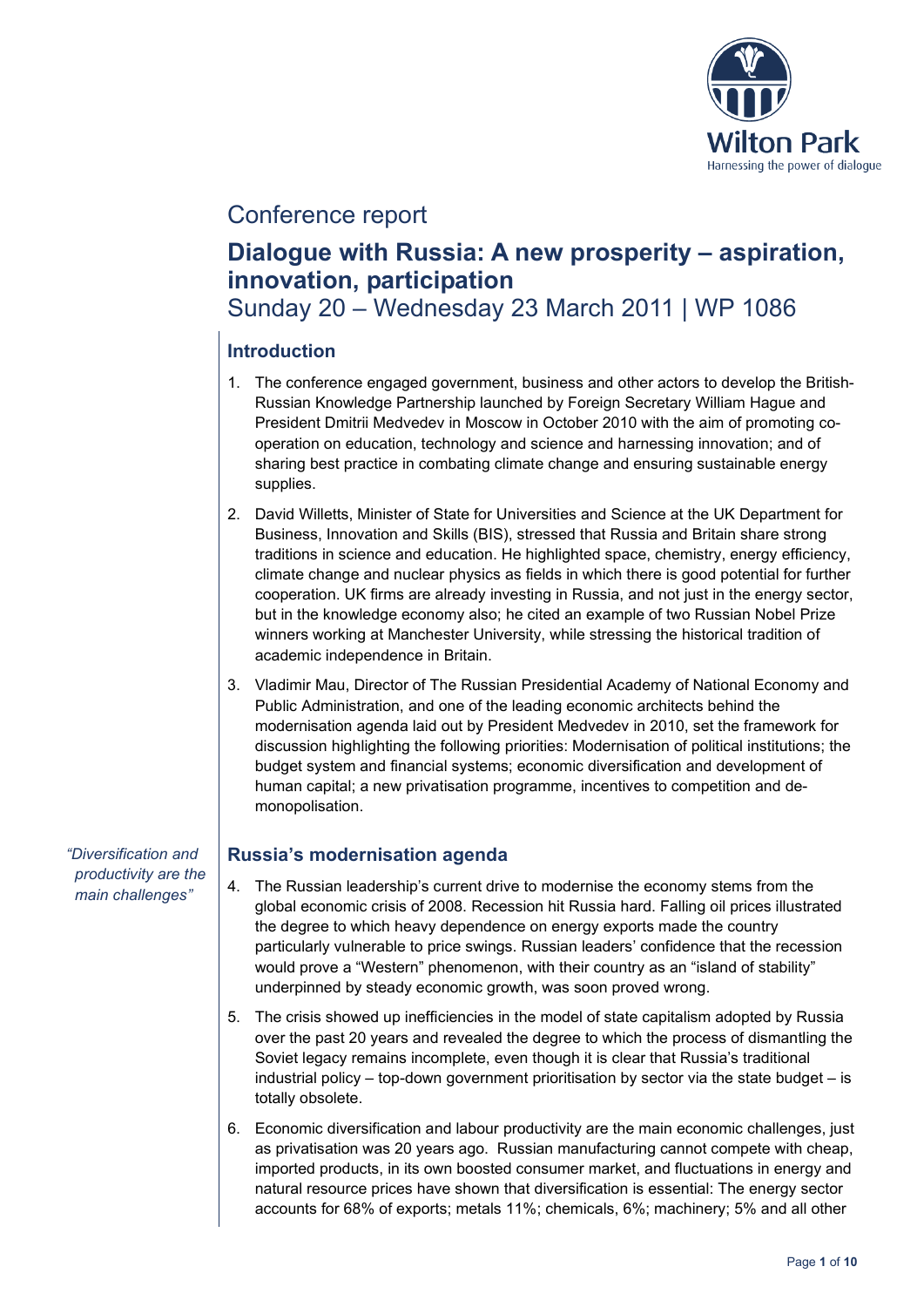activity for only 10%.

- 7. Russia's energy wealth provides it with an enviable source of income but the revenues from raw materials need to be deployed more efficiently and strategically to ensure long term benefit. There is a risk of relying on energy alone which will not be enough to close the gap with the developed economies.
- 8. Key reforms are underway, such as moves to stamp out corruption and a drive to promote research and development by establishing a scientific and technological innovation centre at Skolkovo near Moscow, known as Russia's Silicon Valley. But serious doubts remain, over whether an overall strategy exists to effect the modernisation of Russia in the wider sense, with the concept not seen to extend far beyond the economic sphere.
- 9. Further, deeper structural reforms are needed, including in the fields of property rights, institutional development, personal and commercial security, support for small and medium-sized businesses (SMEs), tax and budget policies, banking and monetary systems, and to further the rule of law. The welfare system also needs a radical overhaul, with regard to health and pensions in particular.
- 10. Russia may be drawing on the wrong models. For reasons of national historical pride, the Russian *elite* prefer to compare themselves to North America or to the European Union, which they consider their international equals, rather than looking to the experience of other emerging economies in the BRIC grouping (Brazil, India and China) or Turkey, that could prove more relevant.
- 11. The progress of Russia's economic development has been consistent. China has succeeded in narrowing the gap with Western Europe but Russia has maintained a lag of some 50 years behind the level of the French economy, to take one example. This gap has remained constant, regardless of the system of government in place, and dates as far back as the time of Peter the Great.

# **Challenges faced**

- 12. Shortly after he was elected president in 2000, Mr Putin said that it would take the country 15 years to reach the per capita GDP level of Portugal or Spain at that time. Russia's per capita GDP of \$1,800 was then about one-sixth that of Portugal and oneeighth that of Spain. In 2009, Russia's per capita GDP, measured, as before, at the dollar exchange rate, was \$8,683, two-fifths that of Portugal. Part of this increase in dollar GDP can be attributed to exchange rate appreciation but it reflects genuine economic progress also. In "real" purchasing power parity terms, Russia's GDP in 2009 was about two-thirds that of the Portuguese level. Russia's growth prospects have been dented by the economic crisis however. A realistic aspiration may be not so much to close the gap with others, as to ensure it doesn't widen any further.
- 13. Russia is one of very few countries in the world for which the UN Human Development Indicator has fallen over a number of years consecutively. By comparison with Western countries, the middle class remains small (estimated at some 20% of the population) and has grown very slowly, if at all, over the past decade.
- 14. Russia's demographic structure poses a particular threat to modernisation plans, compounded by the exodus of the *elite* super rich, taking their money with them, and a brain-drain of qualified professionals. The population has fallen by two million in the past decade, and the country faces a decline in the overall number of males of working age that can be countered only by strong growth in in-migration which brings its own social tensions.
- 15. This demographic trend is particularly unfavourable to knowledge-based development as it will lead to a decline in the number of young people over the next 20 years. Russia also has a relatively high percentage of population older than 65 (the proportion would be even larger if life expectancy among Russian males were higher).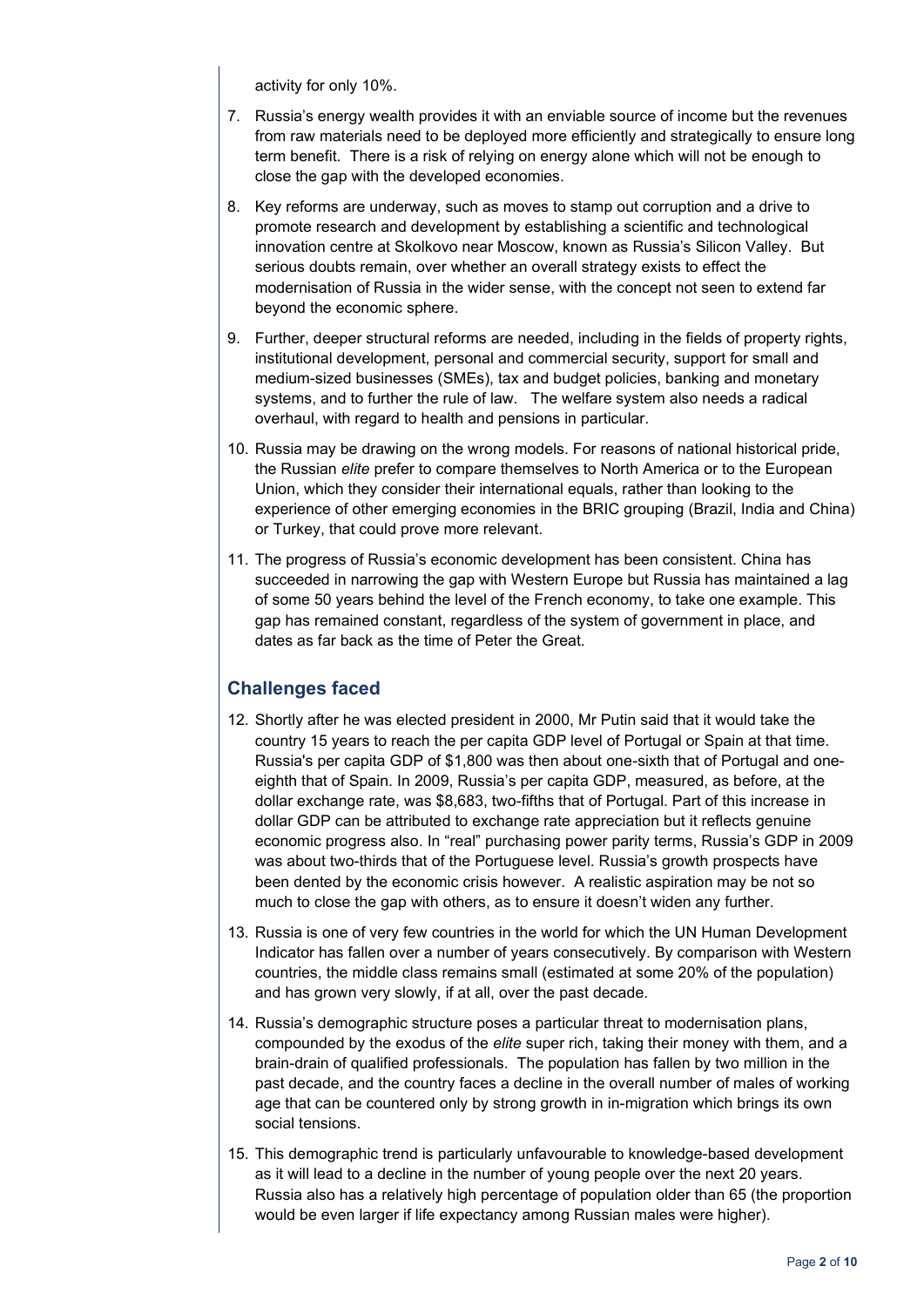Accordingly, pensions will place a mounting burden on the budget. To meet Russia's modernisation agenda, moreover, immigration needs to be of skilled, rather than unskilled, labour.

- 16. Mutual mistrust between Russian business and the state is high, as shown by the continued high outflow of capital. Equally, the state mistrusts the population. There is an urgent need for more fluid dialogue between the state, the regions and society. With economic and political systems heavily centralised, few of the regions are in a position to develop their own initiatives. While there are some notable exceptions -- Kaluga, Tomsk, Perm and Sverdlovsk -- most regions continue to depend on the centre to drive reform.
- 17. Investment in human capital -- education and training -- has been a key factor allowing emerging economies to catching up with developed countries but it was stressed that, rather than register improvement, the standard of Russia's education system has actually deteriorated.
- 18. Corruption is another major concern -- an issue that was emphasised throughout the conference.

### **Russia in the global economy**

- 19. The external view of Russia is often far more positive than the internal, certainly as far as economic and business potential is concerned. In areas such as private equity, Russia could prove to be the Ugly Duckling, and emerge in a few years as a beautiful swan. As a private equity market, Russia is one of the best performing - but worst perceived.
- 20. Growth rates of 4-5 %, forecast for 2011-12, provide grounds for optimism. Russians are living better than ever, even if serious levels of poverty persist and wide disparities in wealth could give rise to discontent. (The sheer scale of change in the global economy is way beyond that of the industrial revolution, in terms of the numbers of millions affected. The UK's share of world GDP is declining rapidly, but Russia's is growing, from 0.5% of world GDP in 1992, when it was in 35th place, to a probable 4% in 2015, in 6th place, according to IMF figures.)
- 21. Russia may lag behind the other BRIC economies, which enjoy the significant demographic advantage of younger populations, but it is not as weak as it is often portrayed. Foreign direct investment per capita in Russia is higher than in the other BRICs; Russia is the treasure house of the world in terms of raw materials and water resources; and, once it joins the World Trade Organisation (WTO), its relative weakness in trading across borders should be eliminated.
- 22. While Russia scores highest among the BRICs in corruption ratings, it outstrips India as far as labour productivity is concerned. Its share of world GDP is rising strongly. And, with 100 million consumers, Russia represents a major investment opportunity. "Never before have Russians lived as well as they do today," said one speaker. "Nowadays, there are traffic jams even in small towns!"
- 23. Analysts and business people consider Russia a relatively stable environment with considerable growth potential and inward foreign direct investment (FDI) has shown a steady rise, especially over the past five years. Many Russian firms see developing partnerships with foreign companies as the most effective way to compete in world, and sometimes even their own, markets. But government bureaucracy, which tends to the secretive and heavy-handed, can present considerable obstacles.
- 24. Ease of doing business in Russia is rated low in global surveys. Often the only fixes that work are an appeal to the top leaders, which is not a systemic, but merely an ad hoc solution. Individual firms may succeed in solving their particular difficulties this way but the overall problem remains. Some experts say that it could take more than a generation to raise Russia's economic and societal development to that of most

*"The external view of Russia is often far more positive than the internal"*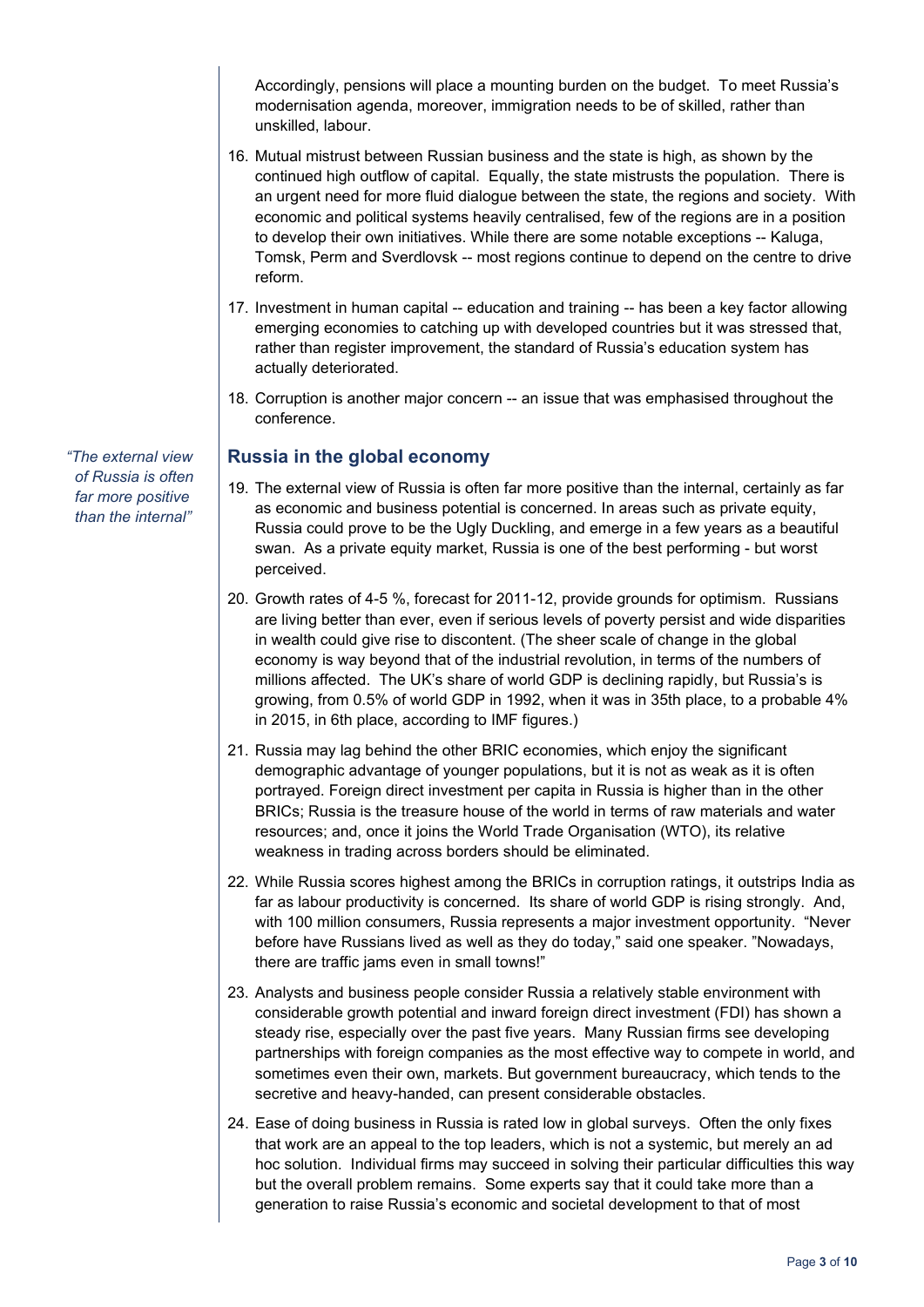Western countries.

*" Russia has rule by law, but not rule of law"*

# **The rule of law**

- 25. Strengthening the rule of law, and law-based transactions, is a vital component of Russia's economic modernisation. Russia's relatively poor ratings as a place to do business are due, in large part, to a perceived lack of respect for the rule of law. A number of surveys indicate that Russians consider the concept alien to their culture. According to one speaker, "Russia has rule by law, but not rule of law". Existing laws are used as levers of power. The judiciary is always subtly aware of the wishes of the executive. This creates a semblance of legality but leads, in effect, to selective application of the law. Prospects for sustainable development are seriously impaired when a potentially strong economy operates in the absence of the rule of law. (Argentina is another good example of this.)
- 26. The results of arbitration cases over business disputes show that the litigant wins in a majority of cases – especially, but not always when the state is the litigant. Where disputes involving foreign companies are concerned, in 2010 these won 59% of cases, whereas CIS companies won in 63% of cases they contested. In 1997 the equivalent figures were 52% and 61% respectively. Despite these relatively encouraging outcomes, foreign companies still mistrust Russian courts.
- 27. Criminal courts present a much worse picture: There the bias is towards the accuser, and the prosecutors have considerable influence over judges, since they can appeal against an acquittal to a higher court. In 2010, only 1.02% of criminal cases resulted in acquittal. A further factor is that many judges were previously in the procuracy or police, unlike the UK, where they are drawn from senior barristers.
- 28. Areas in need of attention are anti-corruption legislation; increased transparency of judgements; the use of precedent in cases; and equal rather than selective enforcement. The absence of these is evident from the practice in Russia whereby companies try to intercede to avoid having to pay bribes using their "departments for government relations" Neither the public nor business sectors consider that the law treats everyone equally.
- 29. International surveys show that, compared with other emerging economies, Russia is rated low for ease of doing business, and high for corruption, and does poorly by comparison with countries such as Turkey. The most blatant forms of corrupt behaviour such as extortion ("dinosaur practices") are not particularly widespread today, but lesser zoological evils remain prevalent – such as "rat practices" (siphoning money out of your own business), and "penguin practices" (long-term business relationships based on friendships).
- 30. The writer Viktor Pelevin, an acerbic chronicler of the vicissitudes of life in post-Soviet Russia, remarked in 2008 that, for Russia, true modernisation would come "when the trains ran on time; bureaucrats stopped taking kickbacks; Russian money no longer ended up in London; judges acted independently, and big-time gangsters ended up in prison". One might add to this wish list that Russian business disputes be settled in Russian and not English courts.

# **Partnerships for modernisation**

# Parallel Session: Innovation, Science and Technology

31. UK experience shows that working with Russian partners is different – but no more difficult -- than with other countries such as the USA or India. Russian partners are characterised by dedicated teams, while strong personal trust built up over years enables practical problem-solving. At the same time, senior managers still display "Soviet-style" attitudes that ignore customer's commercial realities and pressures while observing unpredictable timescales. Russia is hampered, moreover, by its aging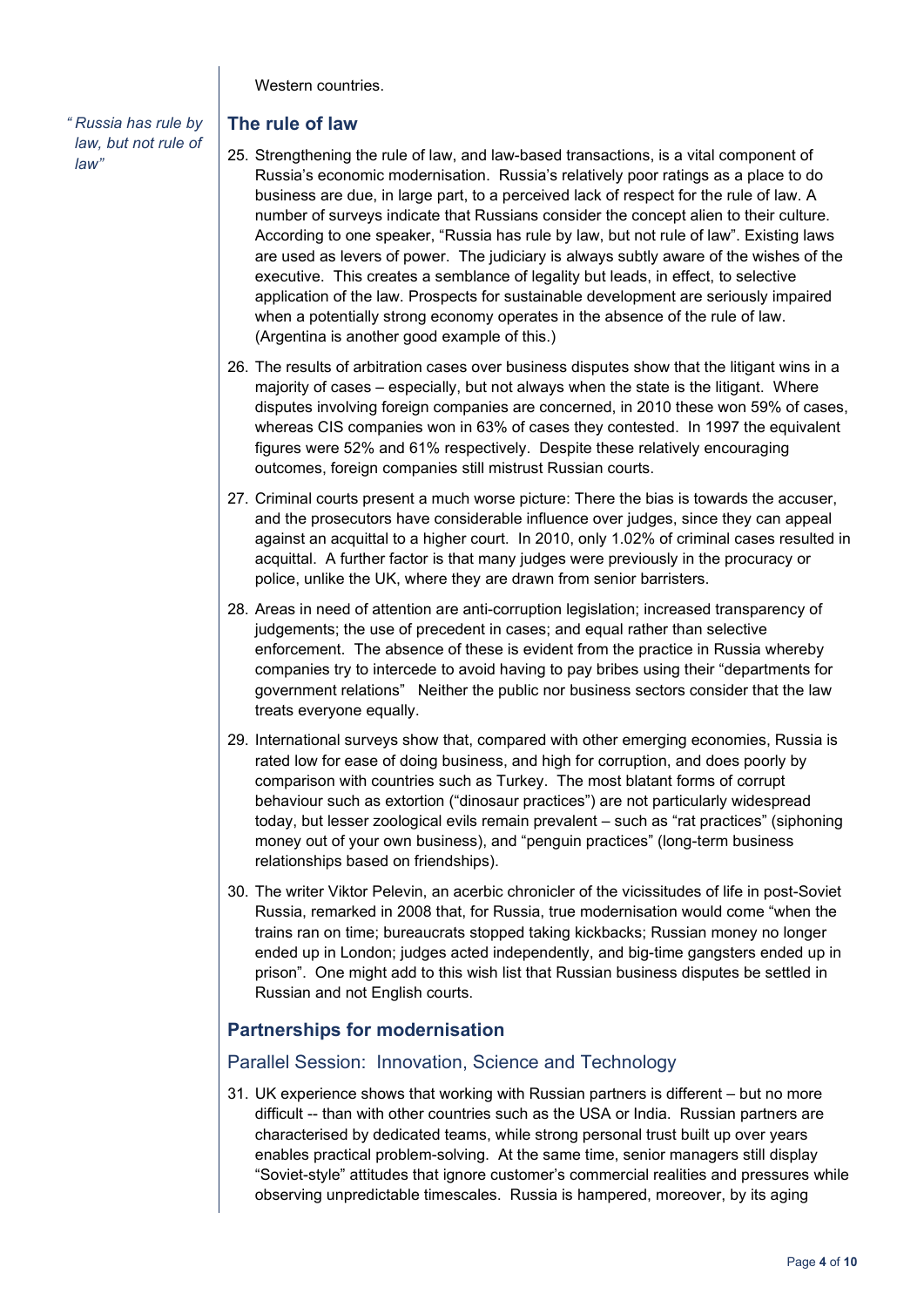#### workforce.

- 32. As regards government-to-government cooperation, restrictions remain that hamper the development of better trading relations. The UK and Russia did not replace until 2010 the Memorandum of Understanding (MoU) on trade with the Soviet Union – and the new MoU was described as very weak. This has had a negative impact on UK firms. For example, UK exporters and Russian importers cannot predict with any certainty how much import duty will be levied by the Russian authorities. As a result, UK bids are often uncompetitive by comparison with their European and other international competitors. It is also impossible to predict possible transit delays as goods travel through Russia to their ultimate destination; this leads to uncertainty and fuels corruption.
- 33. One clear and low-cost recommendation for the UK and Russian Governments is therefore to negotiate a new MoU that would include taxation agreements: this could have an immediate and significant impact on UK-Russia trade.

### Parallel session: Energy – markets, sustainability and climate change

- 34. Despite Russia's vast energy resources, developments elsewhere in the world raise questions about future markets for them. The recent agreement between BP and Rosneft shows confidence in the future of oil extracted from remoter reserves, and in Russia as a supplier, particularly given recent upheavals in the Middle East. Several other international oil companies operate in Russia. They have become accustomed to the Russian business environment.
- 35. At the same time, unconventional gas is a major development, with not only North America but Northern Iraq, Turkmenistan, Azerbaijan and Europe looking to the extraction of shale gas in particular, and licences already obtained. Transport is also diversifying. In addition to liquefied petroleum gas (LPG), it is also turning to compressed gas. In 2008-9, Russia's share of gas exports fell, because international prices dropped and Russia failed to lower its prices. Many Russian gas fields are reaching the end of their life, and European countries are looking to diversify their sources. This could have an impact on prospects for the Shtokman field and pipelines such as Nordstream and Southstream.
- 36. With both oil and gas increasingly in demand in the domestic market, as the economy grows, energy efficiency is becoming more important. Many in the Russian *elite* still do not believe in climate change as a threat, but businesses are beginning to see energy efficiency as a way of saving in production costs and maintaining competitiveness. A number of projects have been launched, the largest number in the food sector, but also in energy, metals and wood processing. There can be very short payback times, making this a potentially attractive option. Mr Putin has called for 20% energy efficiency gains by 2020. This is unlikely to be accomplished in the domestic sector, as the municipalities, which provide power and heat, are unable to obtain credit at present.
- 37. Other areas for modernisation and efficiency gains are the creation of an internal market for gas, and the use of flared gas, especially to provide regions without piped gas supplies with small scale power stations. But, given Russia's huge coal reserves the issue is not considered urgent. Whereas unbundling gas production from the pipeline system is seen by some as desirable, it is not considered useful by all experts in economic terms in Russia where the companies involved would also be state owned. In any case, to do this it would be necessary first to allow the domestic gas price to rise, something that seems unlikely at present. Nevertheless, new gas producing companies should be allowed access to the pipeline network.

# Parallel session: Education and developing human resources

38. Given Russia's challenging demographic trends – in particular, the shrinking proportion of young workers -- Russia must ensure that its educational system can provide the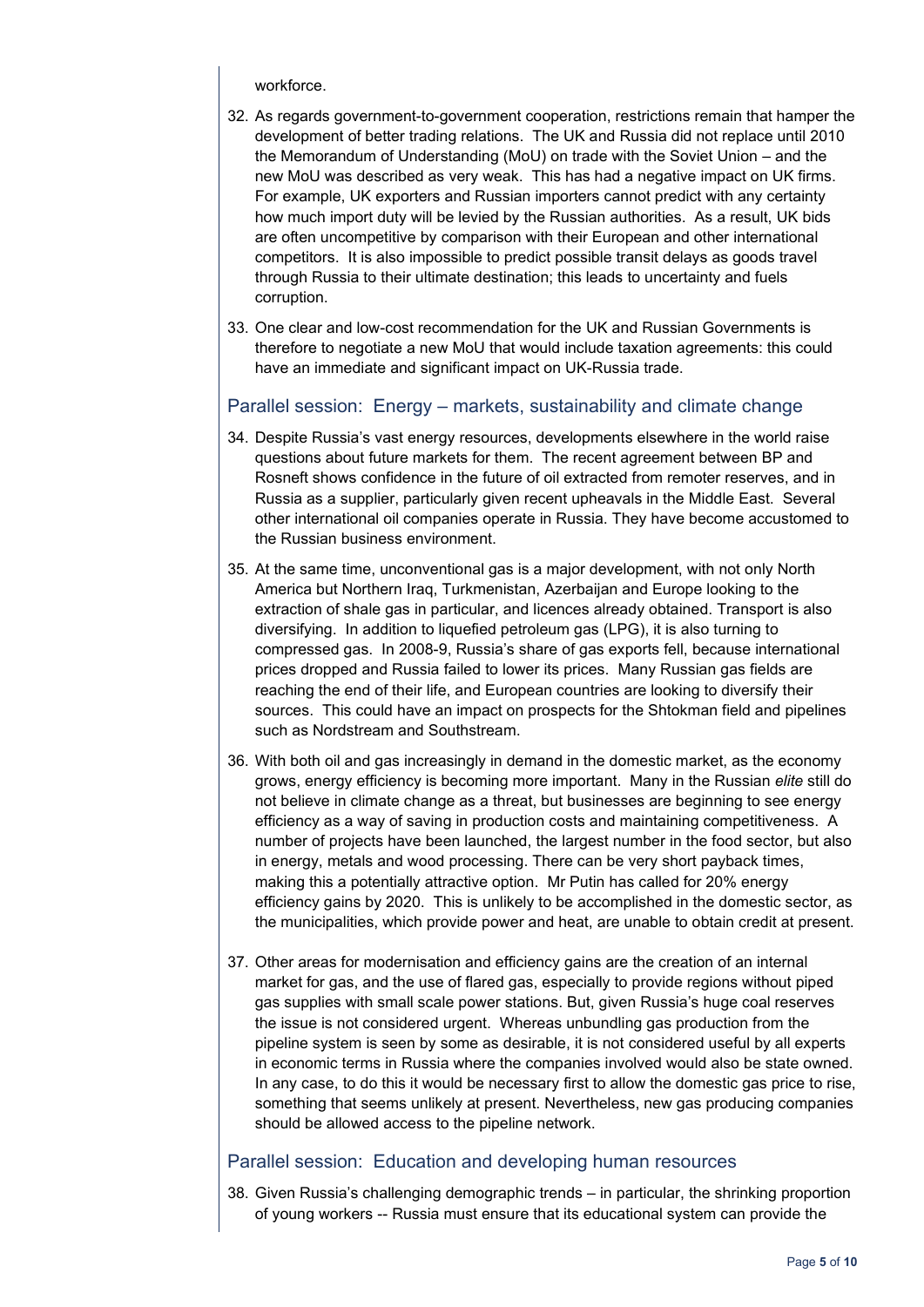training essential to support knowledge-based development. The higher-educational system will play a central role in this. It needs to generate the high-level skills appropriate to the demands of an economy undergoing modernisation and diversification. This will require research-led teaching, with university lecturers actively engaged in research. The higher- educational system would then become a major component of the national innovation system of the country. The commercialisation of its research findings can contribute directly to innovation and modernisation. This is not just an issue of scientific and engineering skills. For a modern diversified economy, highly trained specialists in the social sciences and humanities have an equally important role to play.

- 39. As a result of the dominant role of the Russian Academy of Sciences (RAS) -- an extremely conservative institution -- Russia's higher-educational sector at present plays a limited role in R&D, but there is now a policy commitment to enhance its contribution and provide competition to the RAS. This is a welcome development. By international standards, Russia is atypical in having a small proportion of R&D performed in universities and a small share of researchers in the higher-educational sector.
- 40. One serious problem is that there are relatively few younger-generation researchers in Russia. The share of researchers under the age of 30 is gradually rising, but it is still very small. Moreover, many young people entering research do not stay long, either emigrating or switching to better paid, and perhaps more satisfying, alternative occupations.
- 41. For its scale and level of per capita income Russia does not perform well in international rankings of universities. The issue here is not one of money, although rates of pay in Russian science are not good. Above all, it is a question of research culture and freedom to work creatively. Research activity is bureaucratised, with hierarchical, paternalistic relations. Young researchers are rarely free to apply for, or manage, their own grants. Obtaining equipment or research materials is made difficult by extraordinary levels of bureaucracy. Freedom of travel to international conferences, or to have contact with foreign scientists, is at times limited. There is still an obsession with "security" – scientists with foreign contacts risk attention from the secret police (FSB). Finally, corruption is not unknown in the university sector. (There are exceptions -- institutions making serious efforts to develop vibrant research cultures, such as Moscow's Higher School of Economics, now with the status of a National Research University.)
- 42. Russian science needs fundamental modernisation and rejuvenation. It may be easier to make progress first in the university sector. But improving university education and its research potential is only part of the story. Universities need excellent students, trained to a high level by the country's schools. Here Russia now does not rate so well as in the Soviet period; school education has not adequately adapted to present-day requirements and expectations.
- 43. The conference also discussed the applicability of the concept of "Big Society" (and, by implication, "Small Government") for Russia and the UK. There was agreement that forming a "Big Society" should entail the participation of all citizens in society. At the same time, one speaker strongly argued, a "Big Society" cannot be built without a general awareness and acceptance of the common moral values that underpin society as a whole. This is hard to achieve in today's world but, unless it can be done, it will not be possible to build a "Big Society" in either Russia or the UK.

### Parallel session: New Media – society, law and the economy on the Internet

44. Mobile phones, the Internet, blogging, social networking – in short, the "new media" - are big success stories in Russia. Starting from a low base, internet penetration has grown from 3% in 2000 to around 43% of the population and is rising fast. The Internet is a massive "kitchen table" for discussion, and its users are difficult to control. The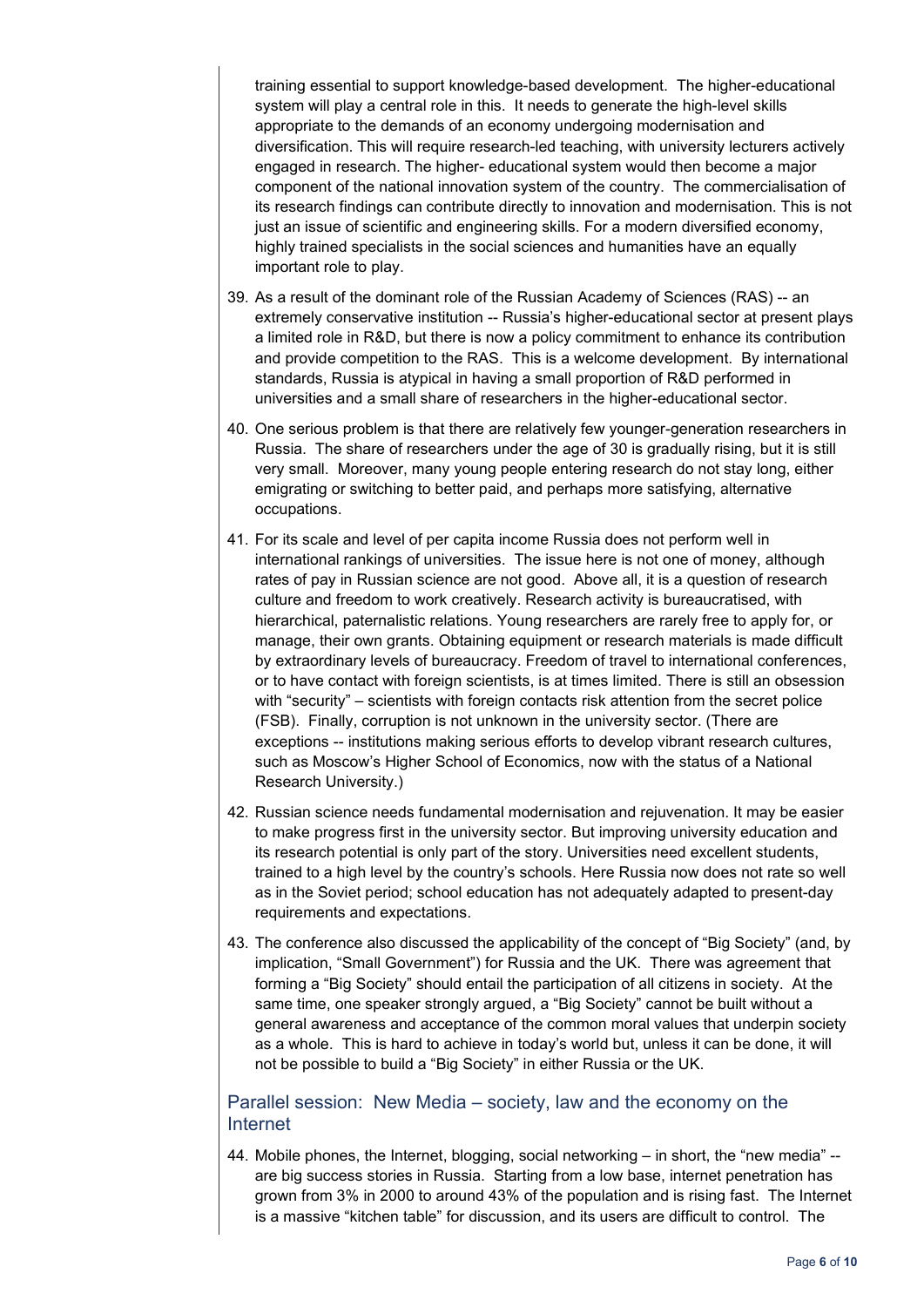majority of the population watch television and most trust it more than the Internet. However, internet users trust the internet as much as TV; and they like it because they can express their own opinions.

- 45. Unlike China, Russia has not (yet) tried to control Internet access. The downside is that there are dangers, such as nationalist and extremist websites, which the law does little to deal with. Russia is not, of course, unique in this regard; many governments struggle to manage such problems.
- 46. The "new media" allow people to participate and become personally involved in ways that TV, radio and newspapers cannot. Use of the English language on the internet can enable a wide range of debate and bring in people from outside Russia. The new media facilitate communication between isolated communities and between those who share similar views but are separated by geography. The example was cited of a platform for bloggers on climate change whose use of the Internet afforded them a global presence. Moreover, new media act as an equaliser; people can answer back in real time.
- 47. There is a big gap between the generations, with many younger Russians being avid Internet users and the older generations relying on TV for their news. Those in towns and cities are also more likely to use the Internet than rural dwellers. This creates a gap between the media-savvy Internet-users, many of whom are believed to support President Medvedev, and older audiences whose loyalty tends to lie with Prime Minister Putin. But, while its use is growing rapidly, Internet penetration outside Moscow and St Petersburg remains relatively low. Therefore, the real impact still remains to be felt.
- 48. Internet usage can be a tool for economic growth, rendering remoteness of location an issue no longer. As Internet penetration deepens, the Russian government will not be able to ignore the Internet. The presidential election of 2012 may be a test case. In this way, Russia might echo the US experience of 2008, where President Obama's election campaign served to mobilise the population, including some who do not generally turn out to vote. Russia is not there yet, but the situation could develop very quickly.
- 49. Some participants saw the Russian Internet (aka Runet) as a safety valve. It is a mistake, they said, to think of Runet as a dominated by the opposition. Oppositionists are certainly present, but so are nationalists and there is a good deal of crosscommunication between the various groups. But the Internet is already having an impact on how the Russian population views the government. President Medvedev is Russia's No 1 blogger (unlike the older Prime Minister Putin) and this might have implications for the 2012 presidential election, since it would enable Medvedev to reach audiences who do not rely on television.

# Reports from Working Groups on Developing Effective Partnerships for Modernisation

- 50. The conference broke up into three **working groups**, and discussed action points on how to develop effective partnerships for modernisation. At the outset, one of the speakers made the following general recommendations:
	- Any UK attempt to assist Russia's modernisation should be based on a sound understanding of the actual situation in Russia and of the priorities for action that will genuinely assist modernisation;
	- UK involvement needs to be approached with realism, with a recognition that any impact is likely to be modest;
	- Measures must be geared to Russian reality, avoiding the temptation to promote current UK policy concerns that may have little or no relevance to Russia's situation;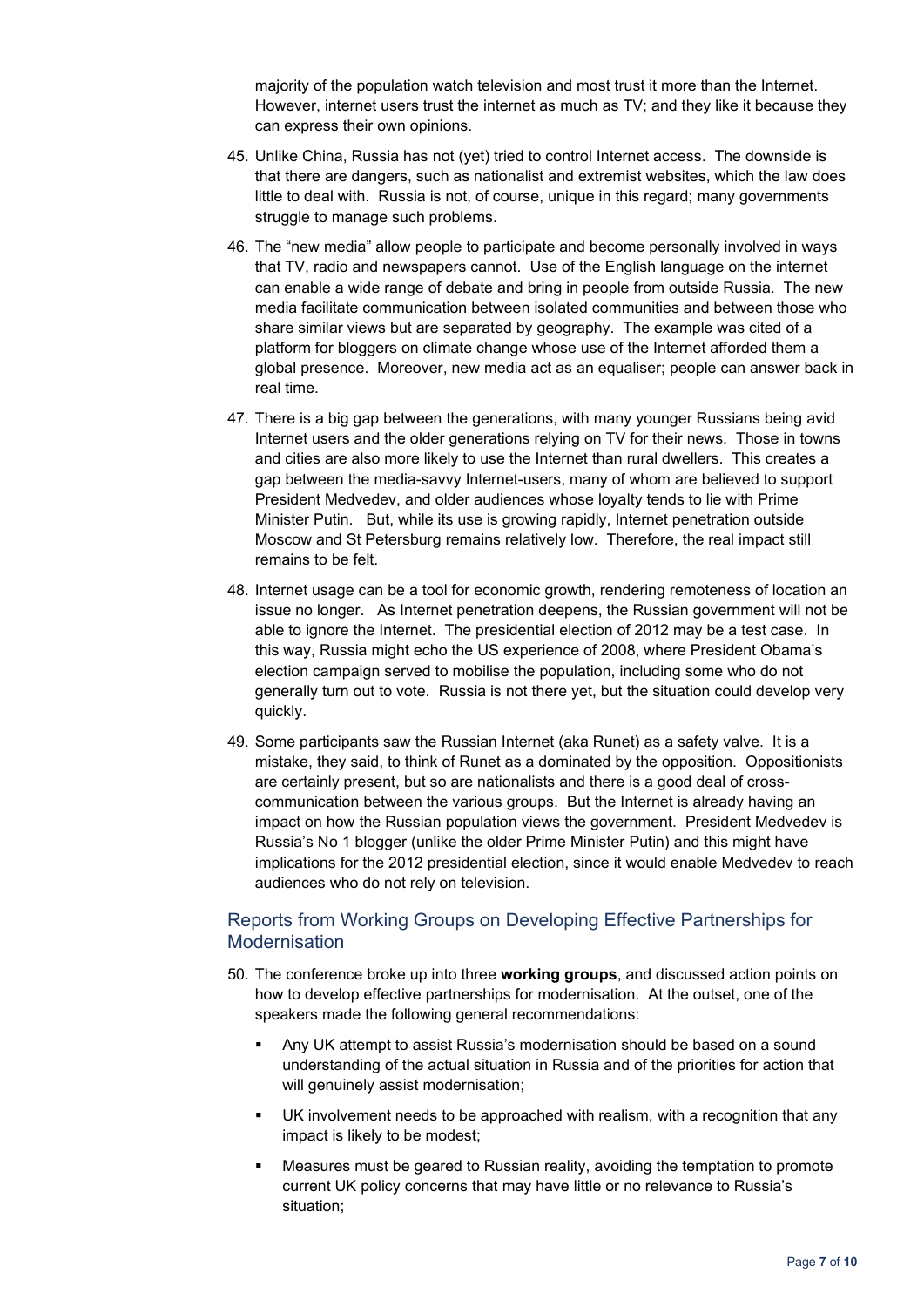Measures taken should be pragmatic, relatively small-scale, with limited resort to UK budget funding.

# Working Group 1: Innovation, Science and Technology, and Education

- 51. It was suggested that, of the possible avenues of UK engagement with Russian modernisation, universities perhaps offer the most promising arena. The following steps should be encouraged:
	- Increased partnerships between UK and Russia universities leading to networking, academic conferences, joint research projects and workshops in Russia and the UK;
	- **I.** In particular, Russian scientists working in the UK should be encouraged to reconnect with Russian scientists working in Russia, e.g. through joint appointments;
	- Dialogue between UK and Russian institutions to advertise the advantages of the UK practice of peer review both to assess university research nationally and as a basis for the allocation of core research funding;
	- Sharing UK experience of assisting university lecturers in active research engagement;
	- Sharing positive experience of UK university science/technology parks;
	- Easing the visa regime for academics in both directions; and reducing the costs by granting multiple-entry visas.
- 52. It was pointed out, however, that one major obstacle would be the fact that UK universities lack the funding to develop and maintain such links and to promote transfers. A modest facilitation fund could be highly cost effective here – the Department for Business, Innovation and Skills could be a source of support.

# Working Group 2: Energy

53. Focussing on gas, the group made the following proposals:

- Easier access to gas pipelines would encourage gas production companies to develop and would complement the liberalisation of the electricity industry;
- A price-setting mechanism in the domestic market that more closely reflects export prices (at least 75% of international price, though domestic customers might need to be subsidised);
- At least some access to the export market -- without undermining Gazprom;
- Reduce gas flaring by facilitating the development of small energy generation plants in close proximity to the gas fields.

# Working Group 3: New Media

- 54. The group agreed on the vital importance of the new media in encouraging communication across social barriers and international borders. In both the British and the Russian context, the new media can and are being used to increase the influence of civil society over the state; to provide the state with often uncomfortable but nonetheless very valuable feedback from the population as a whole; and to encourage the authorities to find the right voice to communicate with the population. A note of caution was however sounded, warning that the new media should be used with care since their openness can render politically dissatisfied individuals vulnerable to identification by the state authorities. The group proposed in particular that:
	- The UK should share its positive experience of televised debates between candidates during general elections.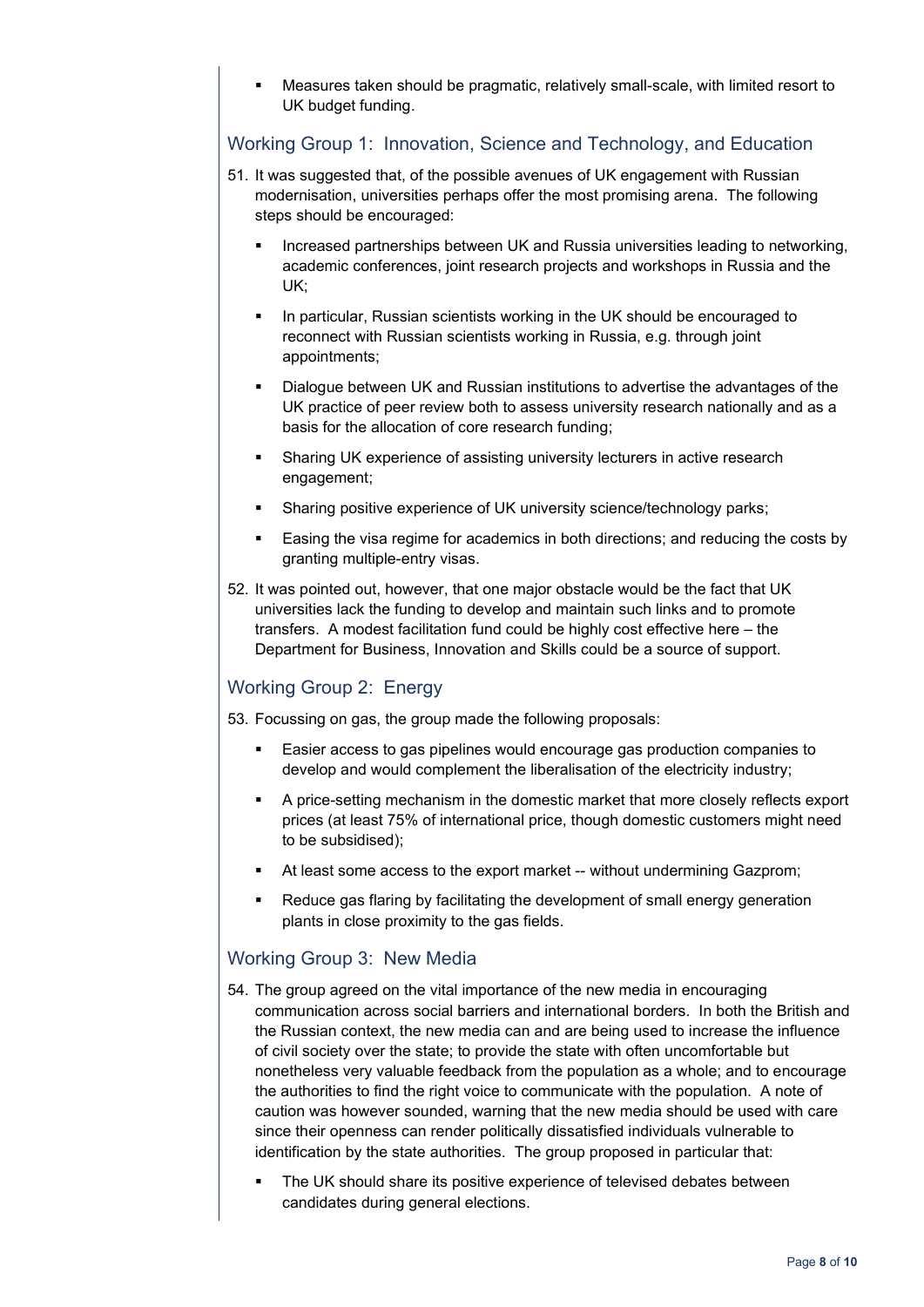# **Next Steps: Where now for Russia and the West?**

55. The final session drew the following conclusions:

- Western policy-makers should encourage Russian modernization in whatever form – technocratic or comprehensive, economic or political;
- However, there are severe limits to the West's capacity to assist modernization; Endogenous factors will be far more important than exogenous influences in determining the success or failure of modernisation;
- It is critical to moderate expectations in both Russia and the West about partnerships for modernization: the UK must be "modest and realistic" and "adapt to Russian reality";
- Unless the political will exists in Russia to implement far-reaching reforms, no amount of outside assistance will help. Indeed, in some cases, it may even have a detrimental effect. Despite the recent warming of Russia-West relations, a climate of mutual mistrust remains, characterized by anti-Russian sentiment in America and Europe, and anti-Western feeling in Russia;
- The guiding principle behind the West's approach should be to encourage Russian self-interest to take its logical (if slow and uneven) course. It is futile and counterproductive to lecture the regime;
- What is required is a mix of concrete assistance "pragmatic, relatively small-scale" measures" -- and moral support, including:
	- o Increasing trade and investment outside the energy sector;
	- o Relaxing visa restrictions;
	- o Facilitating Russia's accession to the WTO;
	- o Providing political support for a more receptive business environment in Russia;
	- o Encouraging serious steps towards combating corruption;
	- o Encouraging Russian participation in international financial and trade governance;
	- o Fostering educational and scientific exchanges.
- 56. Russia's choices are stark:
	- Emerging modernization *or* a slide into atrophy;
	- Sustainable economic growth *or* economic stagnation;
	- Good governance, the rule of law and some democratization *or* political and social stagnation;
	- A globalized and influential Russia *or* growing marginalization in a changing world order.
- 57. While it is easy to be pessimistic about the future of modernization in Russia, the conference also heard strong arguments in favour of systemic change and "liberal modernization with Russian characteristics." Russia is not "a basket case". It has decent prospects. It has time (although not as much as it thinks it has). The West has every interest in the emergence of a strong, stable, prosperous and democratic Russia. Ultimately, the most promising driver of modernization is Russia's anxiety about its place and relevance in the 21<sup>st</sup> century international system. There are compelling strategic and security, as well as economic and psychological, reasons for Russian leaders and Russian society to undertake serious modernization.